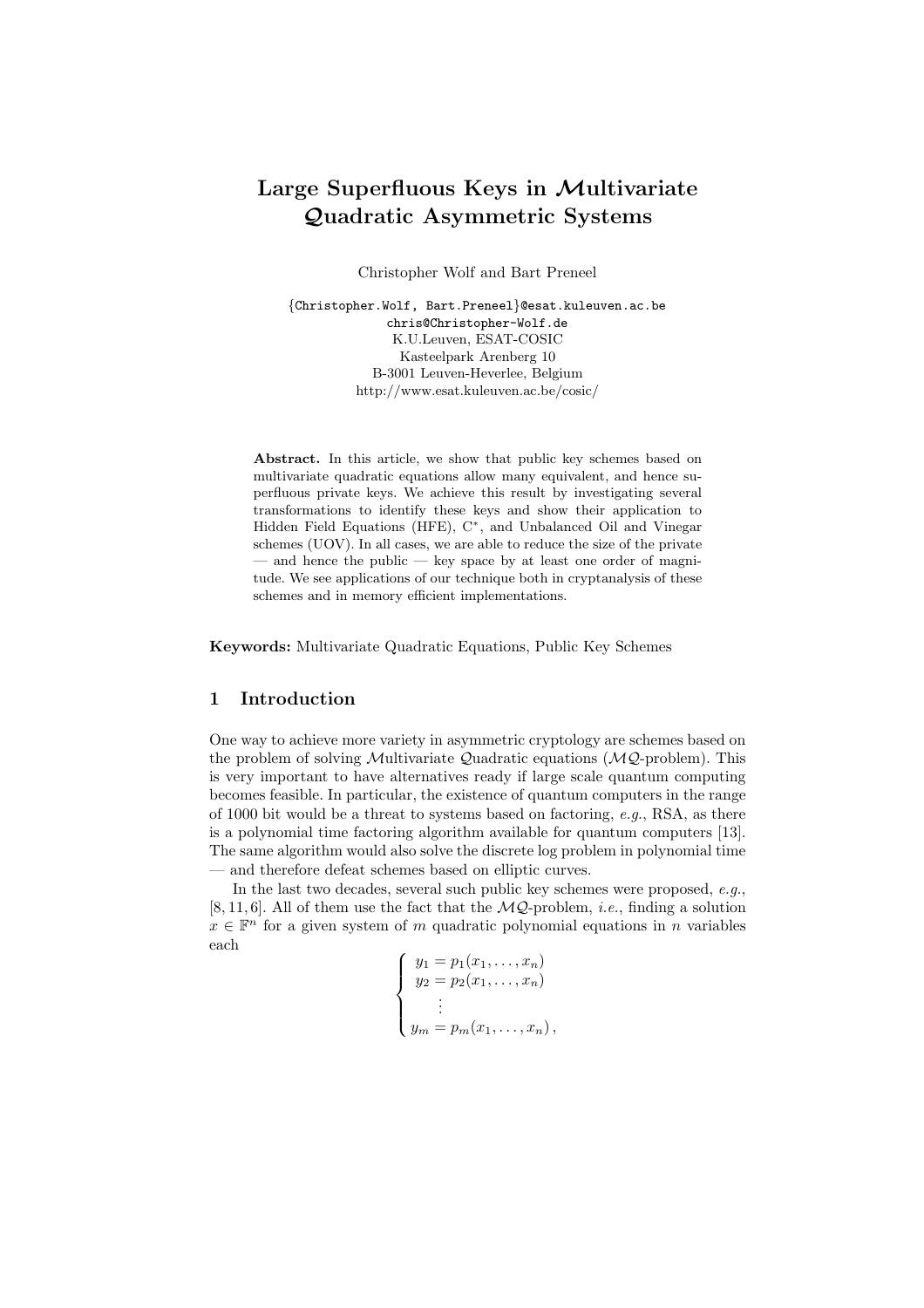for given  $y_1, \ldots, y_m \in \mathbb{F}$  and unknown  $x_1, \ldots, x_n$  is difficult, namely  $\mathcal{NP}$ complete (cf [4, p. 251] and [12, App.] for a detailed proof)). In the above system of equations, the polynomials  $p_i$  have the form

$$
p_i(x_1,...,x_n) := \sum_{1 \leq j \leq k \leq n} \gamma_{i,j,k} x_j x_k + \sum_{j=1}^n \beta_{i,j} x_j + \alpha_i,
$$

for  $1 \leq i \leq m; 1 \leq j \leq k \leq n$  and  $\alpha_i, \beta_{i,j}, \gamma_{i,j,k} \in \mathbb{F}$  (constant, linear, and quadratic terms). This polynomial-vector  $P := (p_1, \ldots, p_m)$  forms the public key of these systems. Moreover, the private key consists of the triple  $(S, \mathcal{P}', T)$  where  $S \in \text{AGL}_{n}(\mathbb{F}), T \in \text{AGL}_{m}(\mathbb{F})$  are affine transformations and  $\mathcal{P}' \in \mathcal{MQ}_m(\mathbb{F}^n)$  is a polynomial-vector  $\mathcal{P}' := (p'_1, \ldots, p'_m)$  with m components; each component is a polynomial in *n* variables  $x'_1, \ldots, x'_n$ . Throughout this paper, we will denote components of this private vector  $\mathcal{P}'$  by a prime '. In contrast to the public polynomial vector  $P \in \mathcal{MQ}_m(\mathbb{F}^n)$ , the private polynomial vector  $P'$  does allow an efficient computation of  $x'_1, \ldots, x'_n$  for given  $y'_1, \ldots, y'_m$ . At least for secure  $MQ$ -schemes, this is not the case if the public key  $P$  alone is given. The main difference between  $MQ$ -schemes lies in their special construction of the central equations  $\mathcal{P}'$  and consequently the trapdoor they embed into a specific class of MQ-problems.

Having a large private (and consequently public) key space is a desirable property for any public key scheme. In this paper, we will show that many schemes based on multivariate quadratic polynomial equations have a large number of "equivalent" private keys. Hence, they have many superfluous private keys and consequently a smaller private and public key space than initially expected. Our main tool for this purpose are so-called "sustaining transformations", which will be formally introduced in Sect. 2.

## 1.1 Related Work

In their cryptanalysis of HFE, Kipnis and Shamir report the existence of "isomorphic keys" [7]. A similar observation for Unbalanced Oil and Vinegar Schemes can be found in [6]. In both cases, there has not been a systematic study of the structure of equivalent key classes. In addition, Patarin observed the existence of some equivalent keys for  $C^*$  [10] — however, his method is different from the one presented in this paper, as he concentrated on modifying the central monomial. Moreover, Toli observed that there exists an additive sustainer (cf Sect. 3.1) in the case of Hidden Field Equations [14]. In the case of symmetric ciphers, [1] used a similar idea in the study of S-boxes.

#### 1.2 Outline

The remainder of this paper is organised as follows: first, we introduce the necessary mathematical background and concentrate on useful properties of linear and affine transformations. Second, we identify several candidates for sustaining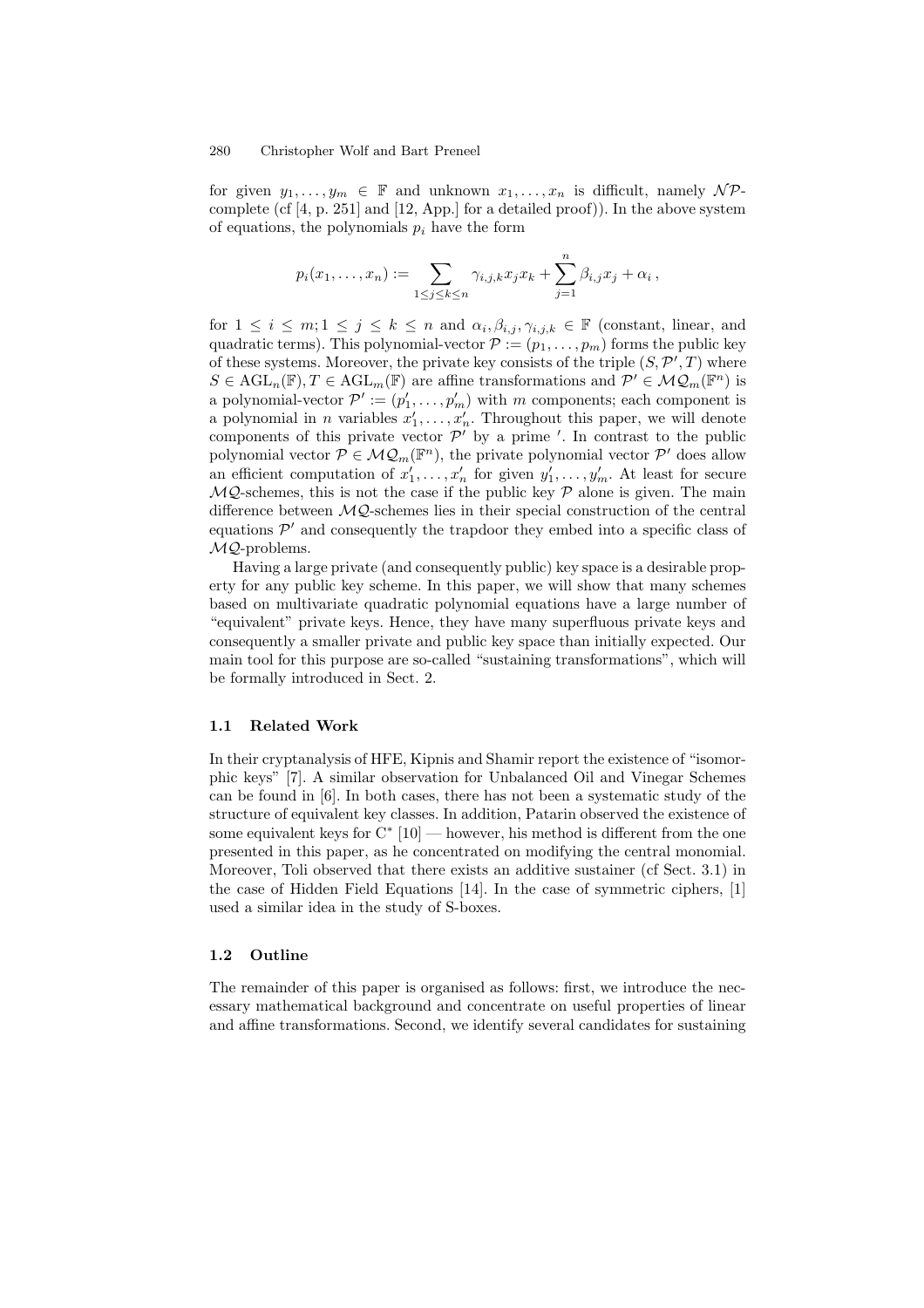transformations. Third, we apply these candidates to the Hidden Field Equations, the C ∗ scheme, and Unbalanced Oil and Vinegar schemes. Sect. 5 concludes this paper.

## 2 Mathematical Background

After giving some basic definitions in the following section, we will move on to observations about affine transformations.

### 2.1 Basic Definitions

We start with a formal definition of the term "equivalent private keys":

Definition 1. We call two private keys

$$
(T, \mathcal{P}', S), (\tilde{T}, \tilde{\mathcal{P}}', \tilde{S}) \in AGL_m(\mathbb{F}) \times \mathcal{MQ}_m(\mathbb{F}^n) \times AGL_n(\mathbb{F})
$$

"equivalent" if they lead to the same public key, i.e., if we have

$$
T\circ\mathcal{P}'\circ S=\mathcal{P}=\tilde{T}\circ\tilde{\mathcal{P}}'\circ\tilde{S}.
$$

In order to find equivalent keys, we consider the following transformations:

**Definition 2.** Let  $(S, \mathcal{P}', T) \in \text{AGL}_m(\mathbb{F}) \times \mathcal{MQ}_m(\mathbb{F}^n) \times \text{AGL}_n(\mathbb{F})$  where  $\sigma, \sigma^{-1} \in$  $AGL_n(\mathbb{F})$  and  $\tau, \tau^{-1} \in AGL_m(\mathbb{F})$ . Moreover, let

$$
\mathcal{P} = T \circ \tau^{-1} \circ \tau \circ \mathcal{P}' \circ \sigma \circ \sigma^{-1} \circ S \tag{1}
$$

We call the pair  $(\sigma, \tau) \in AGL_n(\mathbb{F}) \times AGL_m(\mathbb{F})$  "sustaining transformations" for an  $MQ$ -system if the "shape" of  $\mathcal{P}'$  is invariant under the transformations σ and τ. For short, we write  $(σ,τ) \bullet (S, P', T)$  for (1) and  $(σ,τ)$  sustaining transformations.

Remark 1. In the above definition, the meaning of "shape" is still open. In fact, its meaning has to be defined for each  $MQ$ -system individually. For example, in HFE (cf Sect. 4.1), it is the bounding degree  $d \in \mathbb{N}$  of the polynomial  $P'(X')$ , while it is the fact that the oil-variables do not mix with other oil-variables, while vinegar-variables do, in the case of the UOV (cf Sect. 4.3). However, for  $\sigma$ ,  $\tau$  sustaining transformations, we are now able to produce equivalent keys for a given private key by  $(\sigma, \tau) \bullet (S, \mathcal{P}', T)$ . A trivial example of sustaining transformations is the identity transformation, *i.e.*, to set  $\sigma = \tau = id$ .

**Lemma 1.** Let  $(\sigma, \tau)$  be sustaining transformation. If  $G := (\sigma, \circ)$  and  $H :=$  $(\tau, \circ)$  form a subgroup of the affine transformations, they produce equivalence relations within the private key space.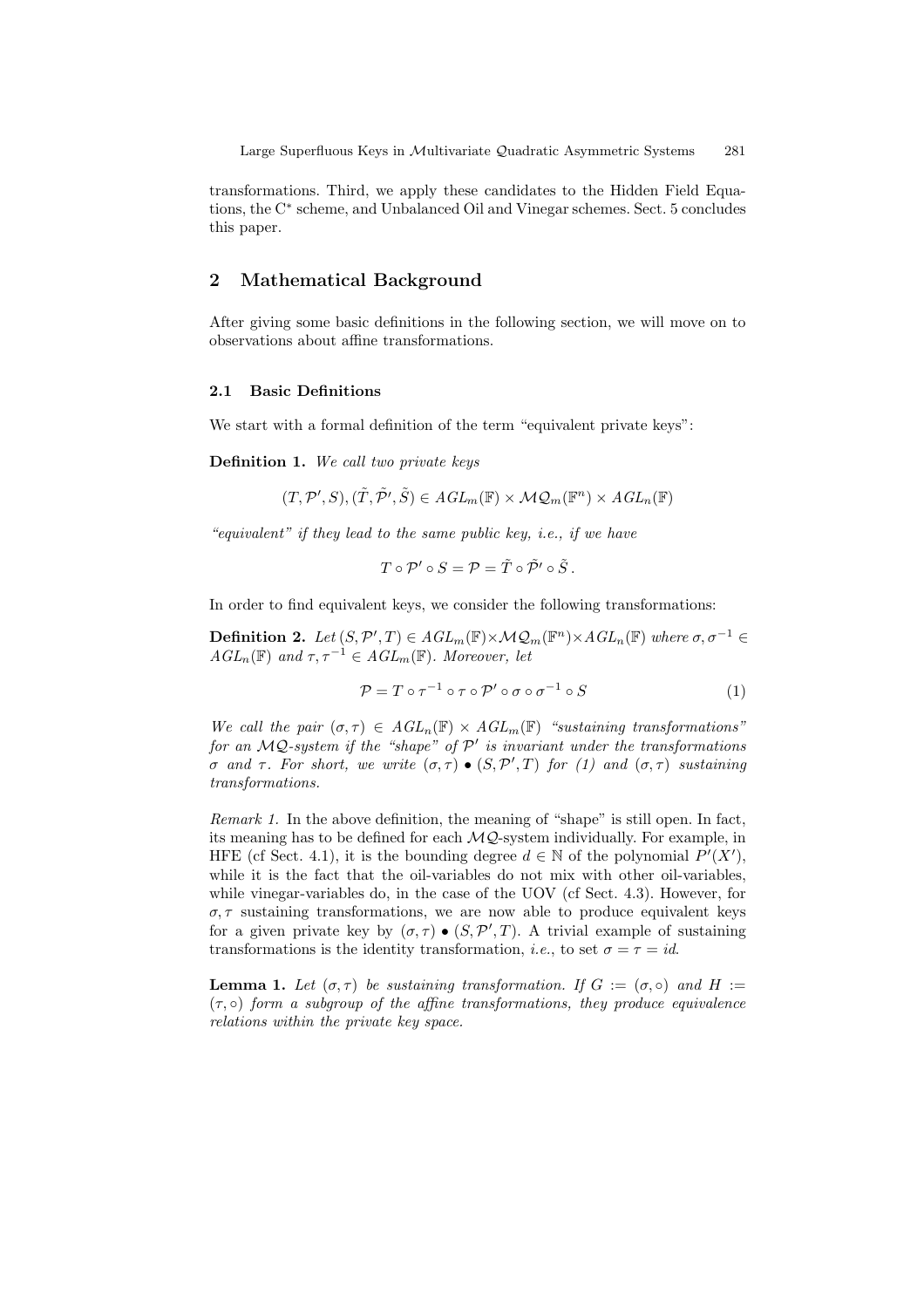*Proof.* We prove the statement for  $G := (\sigma, \circ)$ . The proof for  $H := (\tau, \circ)$  is analogous. First, we have reflexivity as the identity transformation is contained in G. Second, we have symmetry as a subgroup is closed under inversion. Third, we also have transitivity as a subgroup is closed under composition. Therefore, the groups  $G$  and  $H$  partition the private key space into equivalence classes.

Remark 2. We want to point out that the above proof does not use special properties of sustaining transformations, but the fact that these are a subgroup of the group of affine transformations. Hence, the proof does not depend on the term "shape" and is therefore valid even if the latter is not rigorously defined yet. In any case, instead of proving that sustaining transformations form a subgroup of the affine transformations, we can also consider normal forms of private keys.

After these initial observations over equivalent keys, we concentrate on bijections between ground fields and their extension fields. Let  $\mathbb F$  be a finite field with  $q := |\mathbb{F}|$  elements. Using a polynomial  $i(t) \in \mathbb{F}[t]$ , irreducible over  $\mathbb{F}$ , we generate an extension field  $\mathbb{E} := \mathbb{F}[t]/i(t)$  of dimension n. This means we view elements of  $E$  as polynomials in t of degree less than n. Addition and multiplication are defined as for polynomials modulo  $i(t)$ . In addition, we can view elements from E as vectors over the vector-space  $\mathbb{F}^n$ . We will therefore view elements  $a \in \mathbb{E}$ and  $b \in \mathbb{F}^n$  as

$$
a := \alpha_n t^{n-1} + \ldots + \alpha_2 t + \alpha_1 \text{ and } b := (\beta_1, \ldots, \beta_n),
$$

for  $\alpha_i, \beta_i \in \mathbb{F}$  with  $1 \leq i \leq n$ . Moreover, we define a bijection between  $\mathbb{E}$  and  $\mathbb{F}^n$  by identifying the coefficients  $\alpha_i \leftrightarrow \beta_i$ . We use this bijection throughout this paper.

## 2.2 Affine Transformations

In the context of affine transformations, the following lemma proves useful:

**Lemma 2.** Let  $\mathbb{F}$  be a finite field with  $q := |\mathbb{F}|$  elements. Then we have  $\prod_{i=0}^{n-1} q^n$  $q^i$  invertible  $(n \times n)$ -matrices over  $\mathbb{F}$ .

Next, we recall some basic properties of affine transformations over the finite fields  $\mathbb F$  and  $\mathbb E$ .

**Definition 3.** Let  $M_S \in \mathbb{F}^{n \times n}$  be an invertible  $(n \times n)$  matrix and  $v_s \in \mathbb{F}^n$  a vector and let  $S(x) := M_S x + v_s$ . We call this the "matrix representation" of the affine transformation S.

**Definition 4.** Moreover, let  $s_1, \ldots, s_n$  be n polynomials of degree 1 at most over  $\mathbb{F}$ , i.e.,  $s_i(x_1,\ldots,x_n) := \beta_{i,1}x_1 + \ldots + \beta_{i,n}x_n + \alpha_i$  with  $1 \leq i, j \leq n$  and  $\alpha_i, \beta_{i,j} \in \mathbb{F}$ . Let  $S(x) := (s_1(x), \ldots, s_n(x))$  for  $x := (x_1, \ldots, x_n)$  as a vector over  $\mathbb{F}^n$ . We call this the "multivariate representation" of the affine transformation S.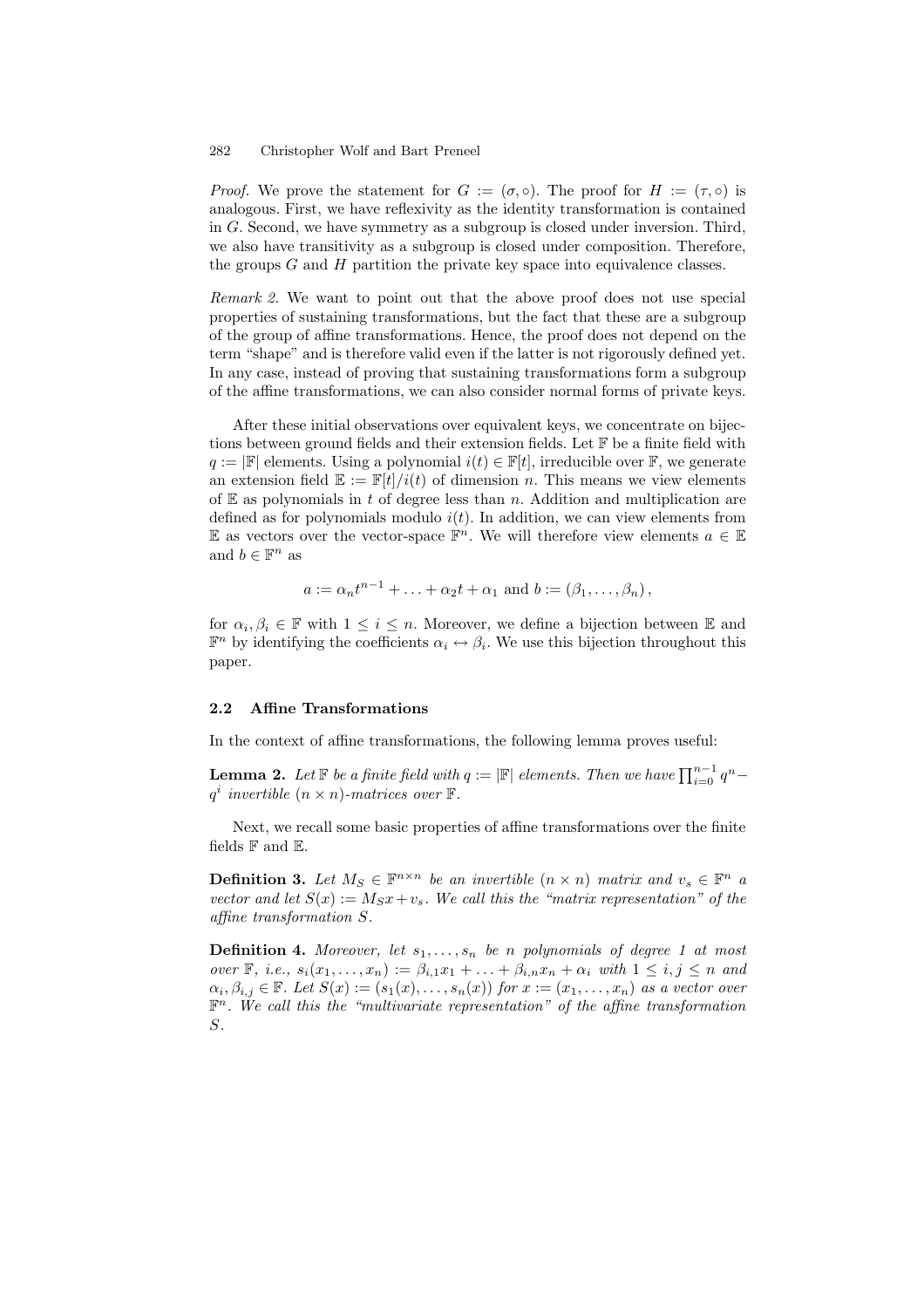Remark 3. The multivariate and the matrix representation of an affine transformation  $S$  are interchangeable. We only need to set the corresponding coefficients to the same values:  $(M_S)_{i,j} \leftrightarrow \beta_{i,j}$  and  $(v_S)_i \leftrightarrow \alpha_i$  for  $1 \leq i, j \leq n$ .

In addition, we can also use the "univariate representation" over the extension field  $E$  of the transformation  $S$ .

**Definition 5.** Let  $0 \leq i \leq n$  and  $A, B_i \in \mathbb{E}$ . Moreover, let the polynomial  $S(X) := \sum_{i=0}^{n-1} B_i X^{q^i} + A$  be an affine transformation. We call this the "univariate representation" of the affine transformation  $S(X)$ .

**Lemma 3.** An affine transformation in univariate representation can be transfered efficiently in multivariate representation and vice versa.

*Remark 4.* This lemma follows from [7, Lemmata 3.1 and 3.2] by a simple extension from the linear to the affine case.

## 3 Sustaining Transformations

In this section, we give several examples for sustaining transformations. In addition, we will consider their effect on the central transformation  $\mathcal{P}'$ . The authors are not convinced that the transformations stated here are the only ones possible but encourage the search for other and maybe more powerful sustaining transformations.

#### 3.1 Additive Sustainer

For  $n = m$ , let  $\sigma(X) := (X + A)$  and  $\tau(X) := (X + A')$  for some elements  $A, A' \in \mathbb{E}$ . Moreover, as long as they keep the shape of the central equations  $\mathcal{P}'$ invariant, they form sustaining transformations.

In particular, we are able to change the constant parts  $v_s, v_t \in \mathbb{F}^n$  or  $V_S, V_T \in$ E of the two affine transformations  $S, T \in \text{AGL}_n(\mathbb{F})$  to zero, *i.e.*, to obtain a new key  $(\hat{S}, \hat{\mathcal{P}}', \hat{T})$  with  $\hat{S}, \hat{T} \in GL_n(\mathbb{F})$ .

Remark 5. This is a very useful result for cryptanalysis as it allows us to "collect" the constant terms in the central equations  $\mathcal{P}'$ . For cryptanalytic purposes, we therefore need only to consider the case of linear transformations  $S, T \in GL_n(\mathbb{F})$ .

The additive sustainer also works if we interpret it over the vector space  $\mathbb{F}^n$ rather than the extension field E. In particular, we can also handle the case  $n \neq m$  now. However, in this case it may happen that we have  $a' \in \mathbb{F}^m$  and consequently  $\tau : \mathbb{F}^m \to \mathbb{F}^m$ . Nevertheless, we can still collect all constant terms in the central equations  $\mathcal{P}'$ .

If we look at the central equations as multivariate polynomials, the additive sustainer will affect the constants  $\alpha_i$  and  $\beta_{i,j} \in \mathbb{F}$  for  $1 \leq i \leq m$  and  $1 \leq j \leq n$ . A similar observation is true for central equations over the extension field E: in this case, the additive sustainer affects the additive constant  $A \in \mathbb{E}$  and the linear factors  $B_i \in \mathbb{E}$  for  $0 \leq i < n$ .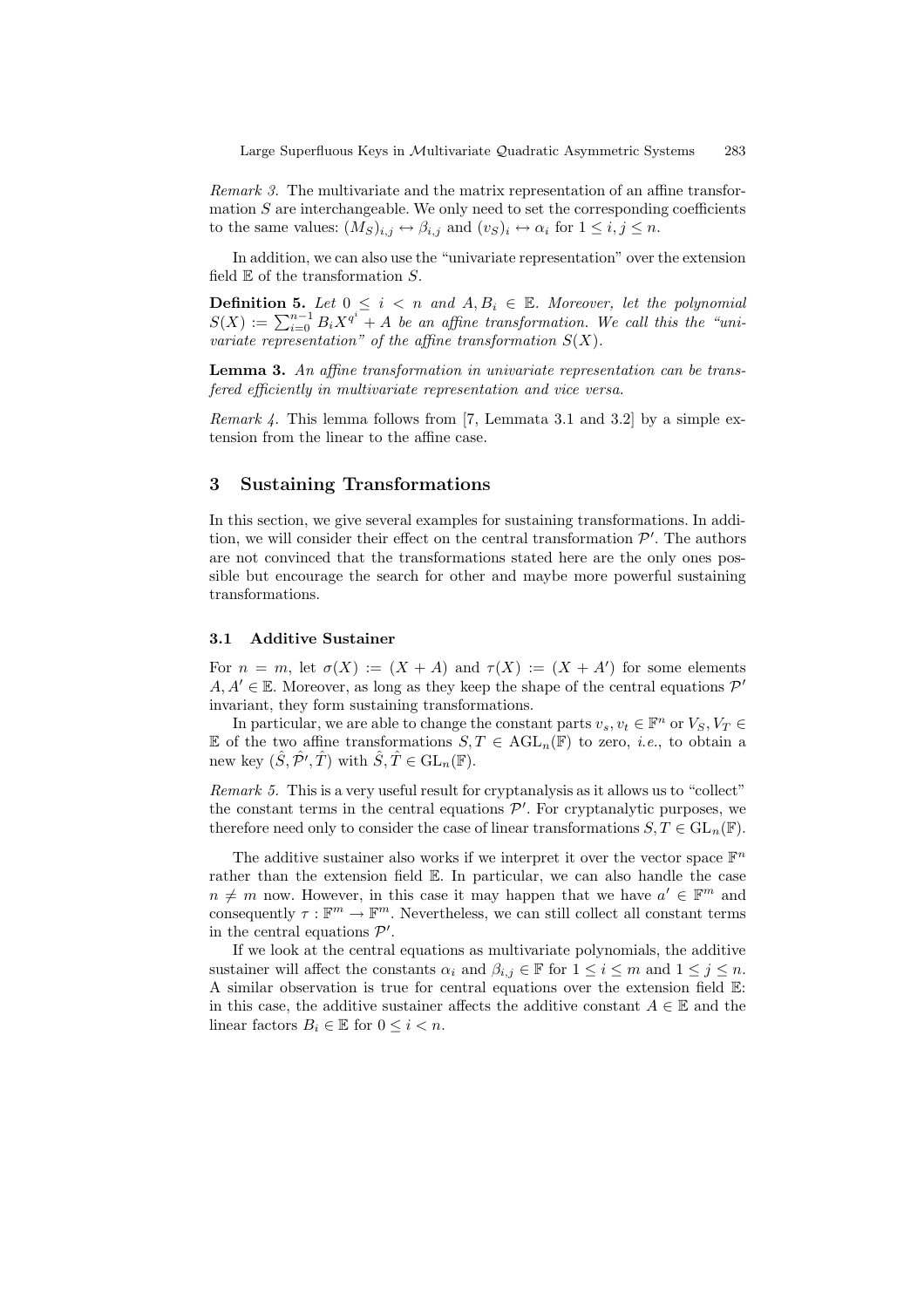#### 3.2 Big Sustainer

We now consider multiplication in the (big) extension field  $\mathbb{E}$ , *i.e.*, we have  $\sigma(X) := (BX)$  and  $\tau(X) := (B'X)$  for  $B, B' \in \mathbb{E}^*$ . Again, we obtain a sustaining transformation if this operation does not modify the shape of the central equations as  $(BX), (B'X) \in \text{AGL}_n(\mathbb{F})$ .

The big sustainer is useful if we consider schemes defined over extension fields as it does not affect the overall degree of the central equations over this extension field.

## 3.3 Small Sustainer

We now consider multiplications over the (small) ground field  $\mathbb{F}$ , *i.e.*, we have  $\sigma(x) := Diag(b_1,\ldots,b_n)x$  and  $\tau(x) := Diag(b'_1,\ldots,b'_m)x$  for the coefficients  $b_1, \ldots, b_n, b'_1, \ldots, b'_m \in \mathbb{F}^*$  and  $Diag(b)$  the diagonal matrix on a vector  $b \in \mathbb{F}^n$ and  $b' \in \mathbb{F}^m$ , respectively.

In contrast to the big sustainer, the small sustainer is useful if we consider schemes which define the central equations over the ground field  $\mathbb F$  as it only introduces a scalar factor in the polynomials  $(p'_1, \ldots, p'_m)$ .

## 3.4 Permutation Sustainer

For the transformation  $\sigma$ , this sustainer permutes input-variables of the central equations while for the transformation  $\tau$ , it permutes the polynomials of the central equations themselves. As each permutation has a corresponding, invertible permutation-matrix, both  $\sigma \in S_n$  and  $\tau \in S_m$  are also affine transformations. The effect of the central equations is limited to a permutation of these equations and their input variables, respectively.

## 3.5 Gauss Sustainer

Here, we consider Gauss operations on matrices, i.e., row and column permutations, multiplication of rows and columns by scalars from the ground field  $\mathbb{F}$ , and the addition of two rows/columns. As all these operations can be performed by invertible matrices; they form a subgroup of the affine transformations and are hence a candidate for a sustaining transformation.

The effect of the Gauss Sustainer is similar to the permutation sustainer and the small sustainer. In addition, it allows the addition of multivariate quadratic polynomials. This will not affect the shape of some  $MQ$ -schemes.

Remark 6. We want to point out that all five sustainers in this section form groups and hence partition the private key space into equivalence classes (cf Lemma 1).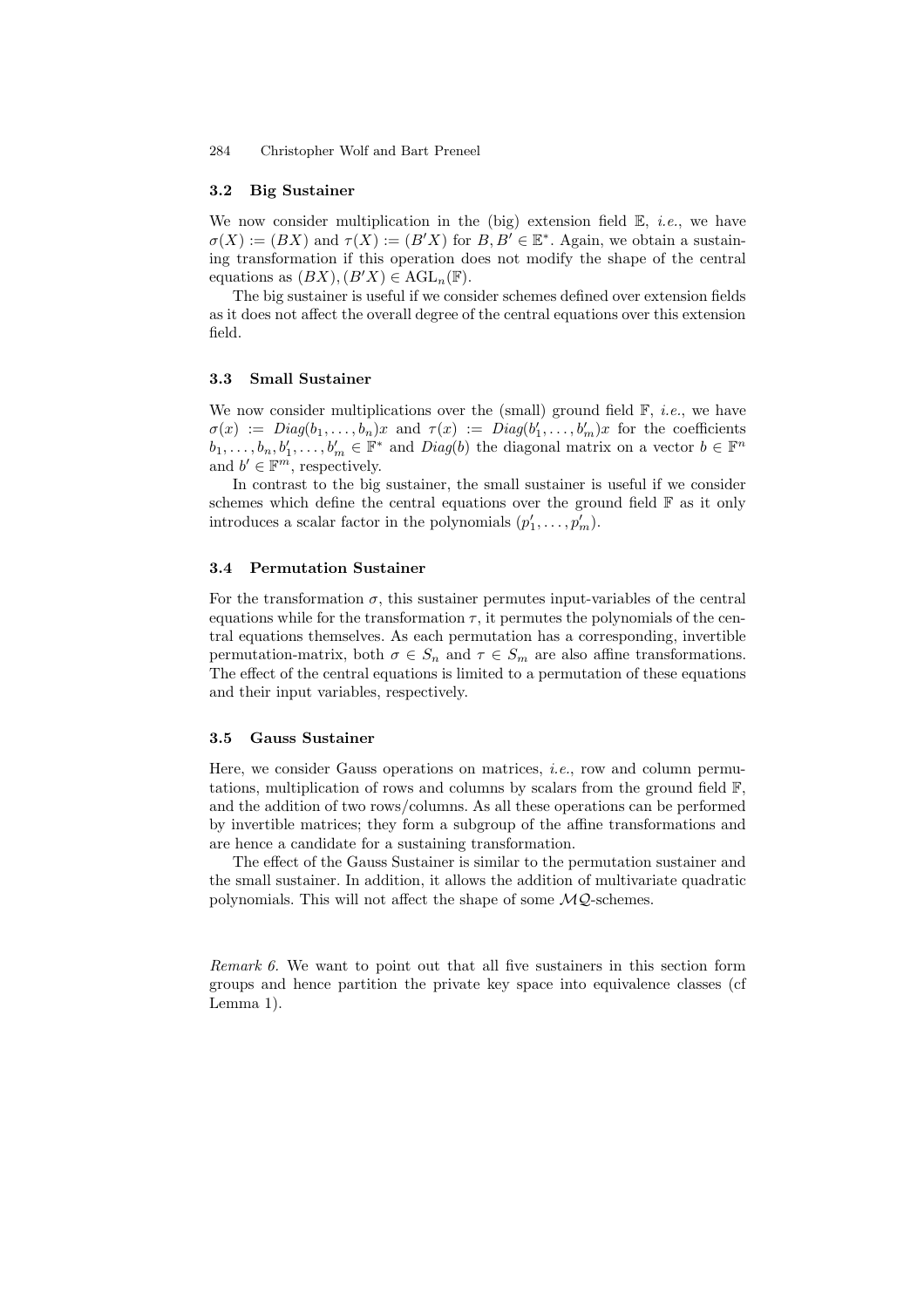## 4 Application to Multivariate Quadratic Schemes

In this section, we show how to apply the sustainers from the previous section to several  $MQ$ -schemes. Due to space limitations in this paper, we will only outline some central properties of each scheme. In particular, we will not explain how they can be used to derive signatures but refer the reader to the original papers for this purpose. We want to stress that the reductions in size we achieve are only lower, no upper limits: as soon as new sustaining transformations are identified, they will reduce the key space of the schemes in questions. At present, we prefer not to attempt to give an upper limit for the reductions possible, as the subject is far too new.

## 4.1 Hidden Field Equations

The Hidden Field Equations (HFE) have been proposed by Patarin [11].

**Definition 6.** Let  $E$  be a finite field and  $P(X)$  a polynomial over  $E$ . For

$$
P(X) := \sum_{\substack{0 \le i,j \le d \\ q^i + q^j \le d}} C_{i,j} X^{q^i + q^j} + \sum_{\substack{0 \le k \le d \\ q^k \le d}} B_k X^{q^k} + A
$$
  
\nwhere 
$$
\begin{cases} C_{i,j} X^{q^i + q^j} \text{ for } C_{i,j} \in \mathbb{E} \text{ are the quadratic terms,} \\ B_k X^{q^k} \text{ for } B_k \in \mathbb{E} \text{ are the linear terms, and} \\ A \text{ for } A \in \mathbb{E} \text{ is the constant term} \end{cases}
$$

and a degree  $d \in \mathbb{N}$ , we say the central equations  $\mathcal{P}'$  are in HFE-shape.

Using a generalisation of the Kipnis-Shamir Theorem (cf Lemma 3), we see that we can express the univariate polynomial over  $E$  as multivariate polynomials over  $\mathbb F$ . Moreover, as the degree of the polynomial P is bounded by d, this allows efficient inversion of the equation  $P(X) = Y$  for given  $Y \in \mathbb{E}$ . So the "shape" of HFE is in particular this degree  $d$  of the private polynomial  $P$ . Moreover, we observe that there are no restrictions on its coefficients  $C_{i,j}, B_k, A \in \mathbb{E}$  for  $i, j, k \in \mathbb{N}$  and  $q^{i}, q^{i} + q^{j} \leq d$ . Hence, we can apply both the additive and the big sustainer (cf sect. 3.1 and 3.2) without changing the shape of this central equation.

**Theorem 1.** For  $K := (S, P, T) \in AGL_n(\mathbb{F}) \times \mathbb{E}[X] \times AGL_n(\mathbb{F})$  a private key in HFE, we have

$$
q^{2n} \cdot (q^n - 1)^2
$$

equivalent keys. Hence, the key-space of HFE can be reduced by this number.

Proof. To prove this theorem, we consider normal forms of private keys: we first apply the additive sustainer to reduce the constant parts of the two affine transformations  $S$  and  $T$  to zero. Second, we apply the big sustainer on the univariate representation of  $S$  and  $T$  to reduce one of its coefficients to the neutral element of multiplication. W.l.o.g., let  $B_0$  be the non-zero coefficient of the lowest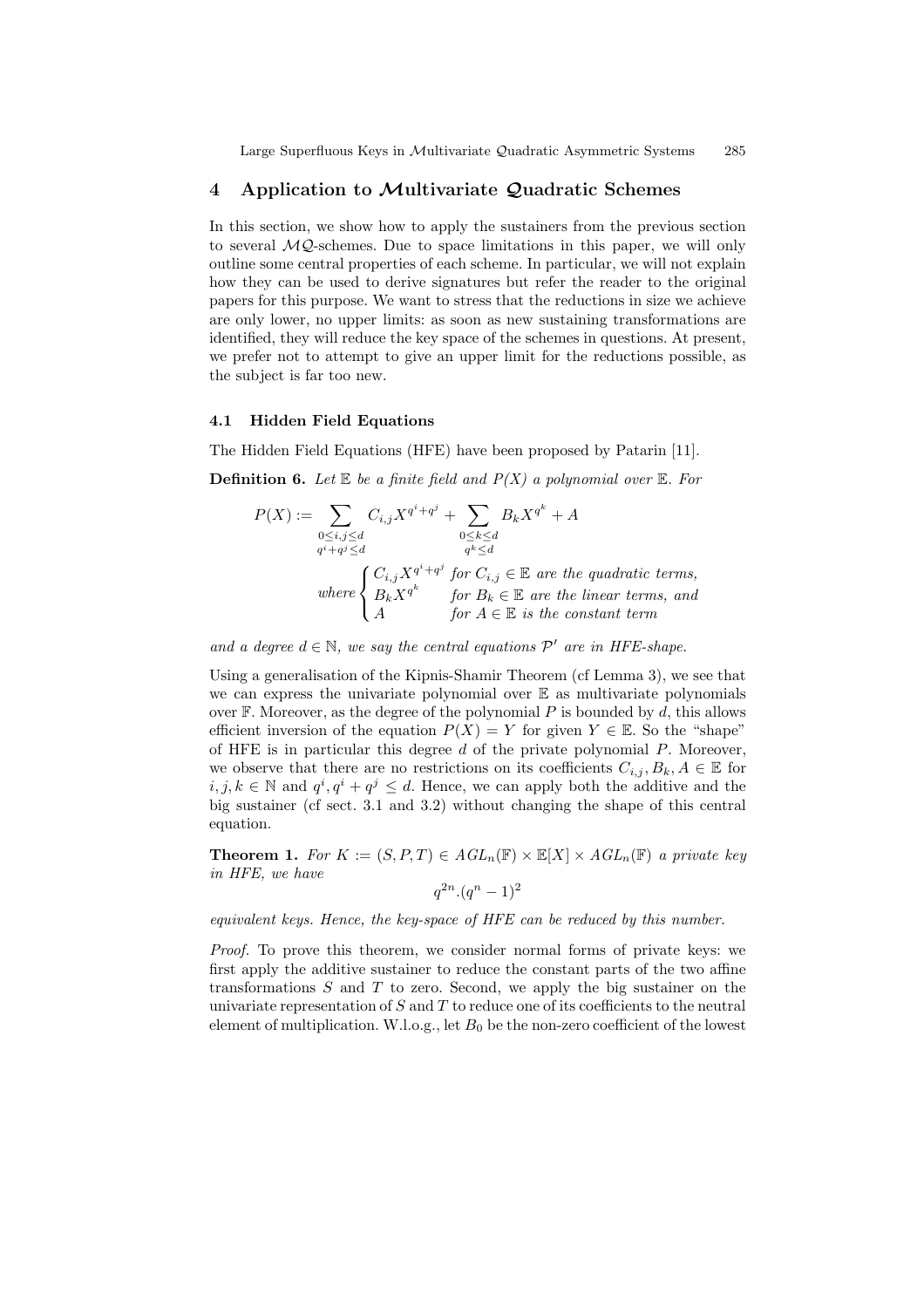power in the univariate representation of S. Applying  $\sigma^{-1}(X) := B_0^{-1}X$  will reduce this coefficient to one. Similar, we can reduce one coefficient of the affine transformation  $T$ . Hence, we have now computed a unique normal form for any given private key. Moreover, we can "reverse" these computations and derive an equivalence class of size  $q^{2n} (q^n - 1)^2$  this way as we have

$$
(BX + A, B'X + A) \bullet (S, \mathcal{P}', T)
$$
 for  $B, B' \in \mathbb{E}^*$  and  $A, A' \in \mathbb{E}$ .

Remark 7. The idea presented in this section also works against the variations HFEv (adding vinegar variables) and HFE- (removing public equations). However, for HFE- we have to take into account that some rows of the private matrix T do not influence the public key. Hence, the number of equivalent keys is even larger. Due to space limitations in this paper, we just point out this fact.

For the case  $q = 2$  and  $n = 107$ , the number of redundant keys is  $2^{428}$ . In comparison, the number of choices for S and T is  $2^{22,894}$ . This special choice of parameters has been used in a repaired version of Quartz [2, 15].

## 4.2 Class of C<sup>∗</sup> Schemes

As HFE, the scheme  $C^*$ , due to Matsumoto and Imai [8], uses a finite field  $\mathbb F$ and an extension field E. However, the choice of the central equations is far more restricted than in HFE as we only have one monomial here.

**Definition 7.** Let  $E$  be an extension field of dimension n over the finite field  $F$ and  $\lambda \in \mathbb{N}$  an integer with  $gcd(q^n-1, q^{\lambda}+1) = 1$ . We then say that the following central equation is of  $C^*$ -shape:

$$
P(X) := X^{q^{\lambda}+1}.
$$

The restriction  $gcd(q^n - 1, q^{\lambda} + 1) = 1$  is necessary first to obtain a permutation polynomial and second to allow efficient inversion of  $P(X)$ . In this setting, we cannot apply the additive sustainer, as this monomial does not allow any linear or constant terms. Moreover, the monomial requires a factor of one. Hence, we have to preserve this property. At present, the only sustainer suitable seems to be the big sustainer (cf Sect. 3.2). We use it in the following theorem.

**Theorem 2.** For  $K := (S, P, T) \in AGL_n(\mathbb{F}) \times \mathbb{E}[X] \times AGL_n(\mathbb{F})$  a private key in C ∗ , we have

$$
(q^n-1)
$$

equivalent keys. Hence, the key-space of  $C^*$  can be reduced by this number.

*Proof.* To prove this statement, we consider normal forms of keys in  $C^*$ . In particular, we concentrate on a normal form of the affine transformation  $S$  where S is in univariate representation. As for HFE and w.l.o.g., let  $B_0$  be the non-zero coefficient of the lowest power in the univariate representation of S. Applying  $\sigma^{-1}(X) := B_0^{-1}X$  will reduce this coefficient to one. In order to "repair" the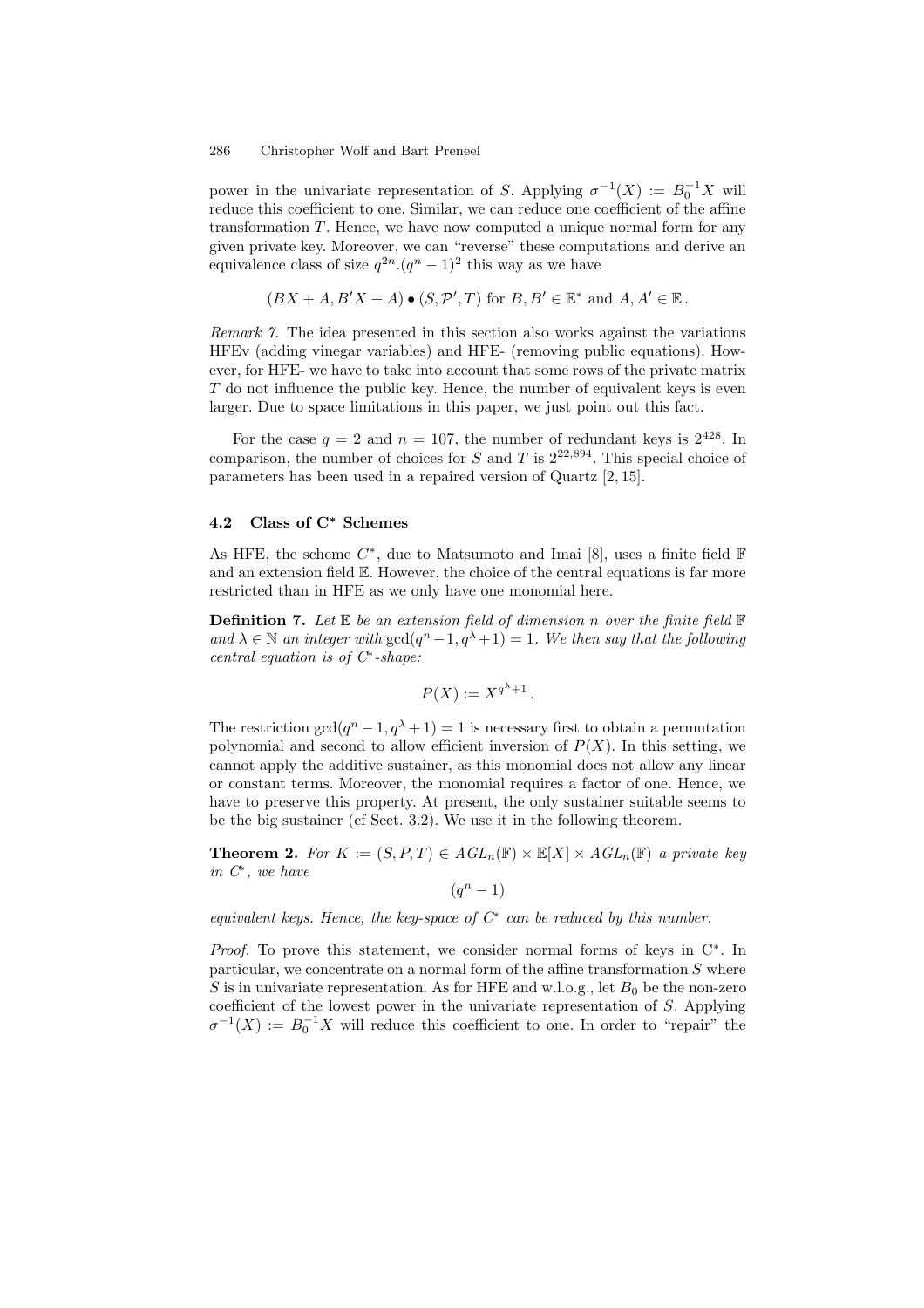monomial  $P(X)$ , we have to apply an inverse transformation to T. So let  $\tau(X) :=$  $(B_0^{q^{\lambda}+1})^{-1}X$ . This way we obtain

$$
\mathcal{P} = T \circ \tau^{-1} \circ \tau \circ P \circ \sigma \circ \sigma^{-1} \circ S
$$
  
=  $\tilde{T} \circ (B_0^{(q^{\lambda}+1)\cdot(-1)} \cdot B_0^{q^{\lambda}+1} \cdot X^{q^{\lambda}+1}) \circ \tilde{S}$   
=  $\tilde{T} \circ P \circ \tilde{S}$ ,

where  $\tilde{S}$  has its coefficient  $B_0$  reduced to one. In contrast to HFE (cf Thm. 1), we cannot chose the transformations  $\sigma$  and  $\tau$  independently: each choice of  $\sigma$ implies a particular  $\tau$  and vice versa. So we have

$$
(BX, B^{-q^{\lambda}-1}X) \bullet (S, P, T)
$$
 where  $B \in \mathbb{E}^*$ 

and can hence compute a total of  $(q<sup>n</sup> - 1)$  equivalent keys for any given key. Since all these keys form equivalence classes, we reduced the private key space of C <sup>∗</sup> by this factor.

Remark 8. Patarin observed that it is possible to derive equivalent keys by changing the monomial  $P$  [10]. As the aim of this paper is the study of equivalent keys by chaining the affine transformations  $S, T$  alone, we did not make use of this property.

Moreover, we observed in this section that it is not possible for  $C^*$  to change the transformations  $S, T$  from affine to linear. In this context, we want to point out that Geiselmann showed how to reveal the constant parts of these transformations [5]. Hence, having  $S, T$  affine instead of linear does not seem to enhance the overall security of  $C^*$ .

Finally, we want to note that  $C^*$  itself is insecure, due to a very efficient attack by Patarin [9]. However, due to space limitations in this paper, we will not investigate equivalent keys of the more secure version  $C^{*--}$ .

For  $q = 128$  and  $n = 67$ , we obtain  $2^{469}$  equivalent private keys per class. The number of choices for  $S, T$  is  $2^{62,848}$  in this case. This particular choice of parameters has been used in  $Sflash^{v3}$  [3].

#### 4.3 Unbalanced Oil and Vinegar Schemes

In contrast to the two schemes before, we now consider a class of  $MQ$ -schemes which does not mix operations over two different fields  $\mathbb E$  and  $\mathbb F$  but only performs computations over the ground field F. Moreover, Unbalanced Oil and Vinegar schemes (UOV) omit the affine transformation T but use  $S \in \text{AGL}_n(\mathbb{F})$ . To fit in our framework, we set it to be the identity transformation, *i.e.*, we have  $T = \tau = id$ . UOV were proposed in [6].

**Definition 8.** Let  $\mathbb{F}$  be a finite field and  $n, m \in \mathbb{N}$  with  $n \geq 2m$ . Moreover, let  $\alpha'_i, \beta'_{i,j}, \gamma'_{i,j,k} \in \mathbb{F}$ . We say that the polynomials below are central equations in UOV-shape:

$$
p_i(x'_1,\ldots,x'_n) := \sum_{j=1}^m \sum_{k=1}^n \gamma'_{i,j,k} x'_j x'_k + \sum_{j=1}^n \beta'_{i,j} x'_j + \alpha'_i.
$$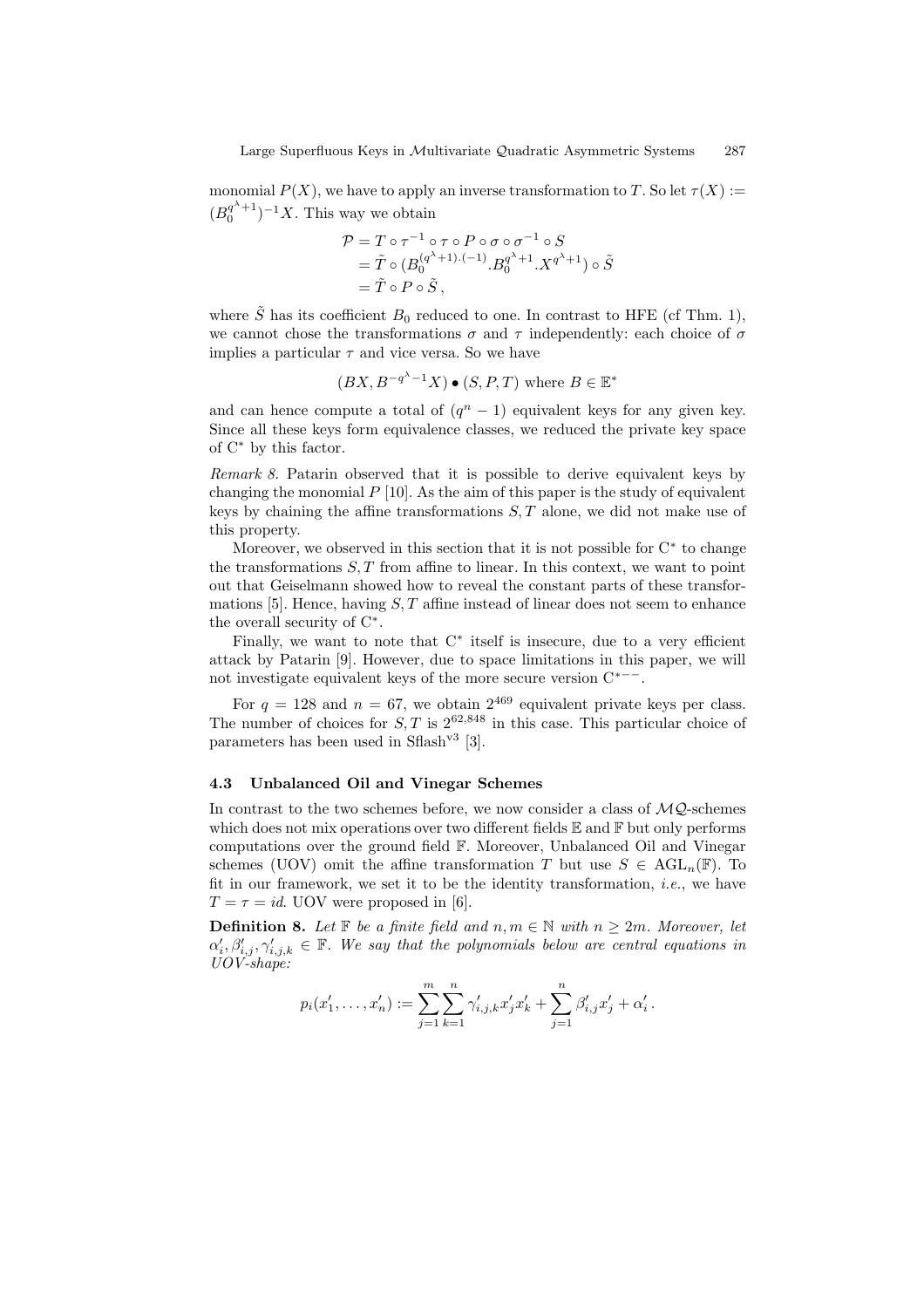In this context, the variables  $x'_i$  for  $1 \leq i \leq n-m$  are called the "vinegar" variables and  $x'_i$  for  $n - m < i \leq n$  the "oil" variables. Note that the vinegar variables are combined quadratically while the oil variables are only combined with vinegar variables in a quadratic way. Therefore, assigning random values to the vinegar variables, results in a system of linear equations in the oil variables which can than be solved, e.g., using Gaussian elimination. So the "shape" of UOV is the fact that a system in the oil variables alone is linear. Hence, we may not mix oil variables and vinegar variables in our analysis but may perform affine transformations within one set of these variables. So for UOV, we can apply the additive sustainer and also the Gauss sustainer (cf sect. 3.1 and 3.5). However, in order to ensure that the shape of the central equations does not change, we have to ensure that the Gauss sustainer influences the vinegar and oil variables separately.

**Theorem 3.** Let  $K := (S, P, id) \in AGL_n(\mathbb{F}) \times MQ_m(\mathbb{F}^n) \times AGL_n(\mathbb{F})$  be a private key in UOV. Then we have

$$
q^n\prod_{i=0}^{n-m-1}(q^{n-m}-q^i)\prod_{i=0}^{m-1}(q^m-q^i)
$$

equivalent keys. Hence, the key-space of UOV can be reduced by this number.

Proof. As in the case of the schemes before, we compute a normal form for a given private key. First, applying the additive sustainer reduces the affine transformation  $S$  to a linear transformation. This gives us a factor of  $q^n$  in terms of equivalent keys. Second, applying the Gauss sustainer separately within vinegar and oil variables, we can enforce the following structure, denoted  $R \in$  $\mathbb{F}^{n \times n}$ , on the matrix  $M_S \in \mathbb{F}^{n \times n}$  of the (now only) linear transformation S:

$$
R := \begin{pmatrix} I_m & 0 & A_m \\ 0 & I_{n-2m} & B_m^{n-2m} \\ I_m & C_{n-2m}^m & D_m \end{pmatrix}.
$$

In this context, the matrices  $I_m$ ,  $I_{n-2m}$  are the identity elements of  $\mathbb{F}^{m \times m}$  and  $\mathbb{F}^{(n-2m)\times(n-2m)}$ , respectively. Moreover, we have the matrices  $A_m, D_m \in \mathbb{F}^{m \times m}$ , the matrix  $B_m^{n-2m} \in \mathbb{F}^{(n-2m)\times m}$  and  $C_{n-2m}^m \in \mathbb{F}^{m\times (n-2m)}$ . For a given central equation  $\mathcal{P}'$ , each possible matrix R leads to the same number of equivalent keys. Let

$$
E := \begin{pmatrix} G_{n-m} & 0 \\ 0 & H_m \end{pmatrix}
$$

be an  $(n \times n)$ -matrix. Here, we require that the matrices  $G_{n-m} \in \mathbb{F}^{(n-m)\times (n-m)}$ and  $H_m \in \mathbb{F}^{m \times m}$  are invertible (cf Lemma 2). This way, we define the transformation  $\sigma(x) := E x$  where  $x \in \mathbb{F}^n$ . Note that these transformations  $\sigma$  form a subgroup within the affine transformations. So we have

$$
(Ex + a, id) \bullet (S, \mathcal{P}', id)
$$
 for  $a \in \mathbb{F}^n$  and E as defined above.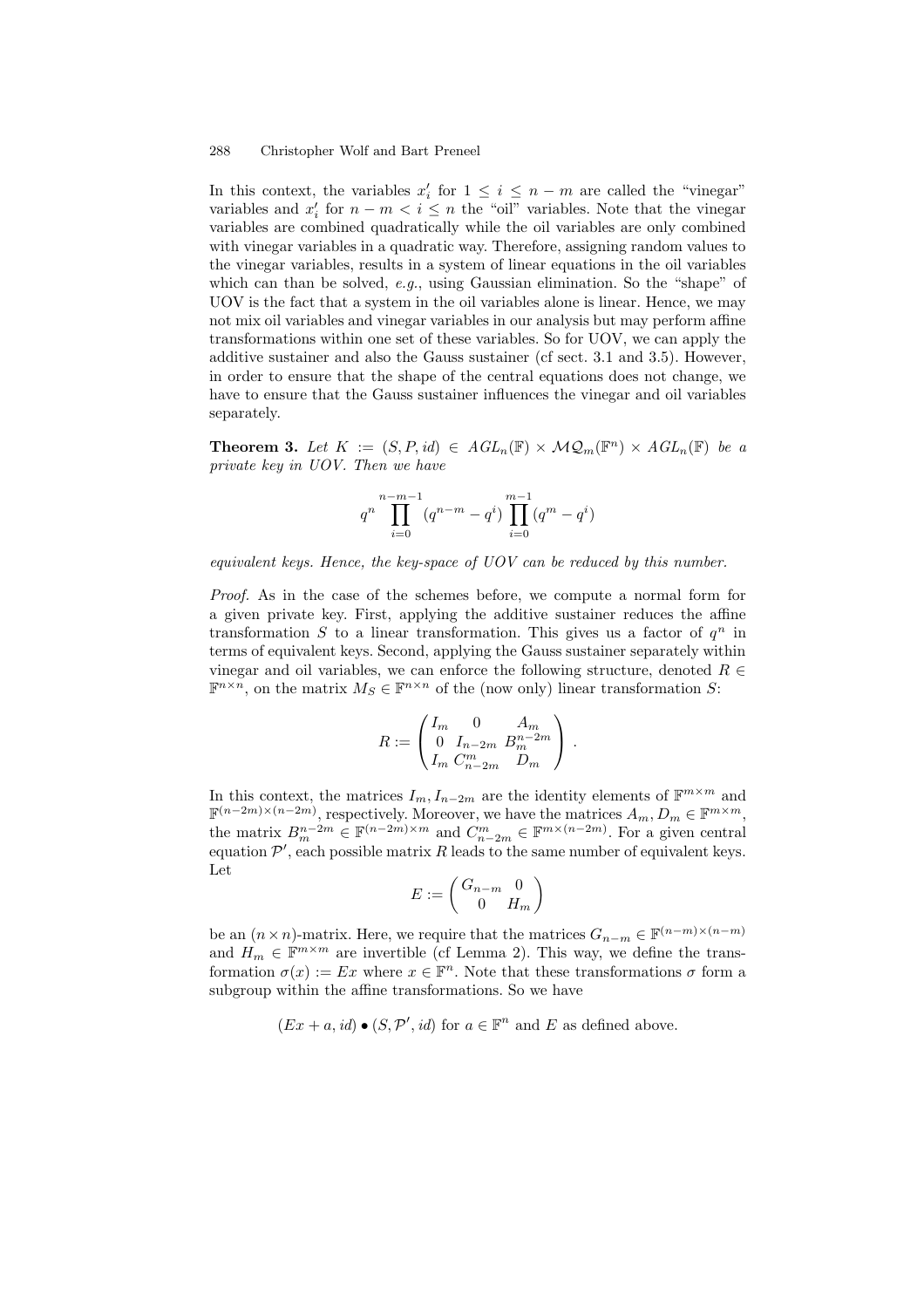As this choice of  $\sigma$  partitions the private key space into equivalence classes of equal size, and due to the restrictions on  $E$ , we reduced the size of the private key space by an additional factor of  $\prod_{i=0}^{n-m-1} (q^{n-m}-q^i) \prod_{i=0}^{m-1} (q^m-q^i)$ .

## 5 Conclusions

In this paper, we showed through the examples of Hidden Field Equations (HFE), C <sup>∗</sup> and Unbalanced Oil and Vinegar (UOV) that it is possible to reduce the number of keys in these multivariate quadratic public key schemes by at least one order of magnitude. For UOV, the reduction was the most drastic one as it allowed to reduce the number of possible keys by more than half of the number of possible affine transformations S, cf Table 1 and Table 2 for numerical examples.

Table 1. Summary of the Reduction Results of this Paper

| Scheme                    | Reduction                                                                                          |
|---------------------------|----------------------------------------------------------------------------------------------------|
| Hidden Field Equations    | $2n(a^n - 1)$                                                                                      |
| $\overline{\mathsf{A}^*}$ |                                                                                                    |
|                           | Unbalanced Oil and Vinegar $q^n \prod_{i=0}^{n-m-1} (q^{n-m} - q^i) \prod_{i=0}^{m-1} (q^m - q^i)$ |

The results in this paper can be used in various contexts. First, it is possible to employ them for implementing these schemes in a memory-efficient way: instead of storing the original private key, one can reduce the key to its normal form and omit storing the superfluous parts. Due to the fact that the sustaining transformations in this paper form sub-groups of the affine transformation, this reduction can be done without any loss of security. In addition, we can use the results of this paper in cryptanalysis by enforcing a special structure to either the affine transformations  $S, T$  (as done here), or on the central equations  $\mathcal{P}'$ . This way, it is possible to concentrate on the parts of the scheme which actually contribute to the security of multivariate quadratic schemes and neglect others, e.g., constant parts of the affine transformations in HFE or UOV. However, we want to point out that the key space for any of these schemes is still far larger than, e.g., in the case of RSA, cf Table 2 for the number of choices on  $S, T$  alone. So even with the results in this paper, we are not able to break any of these schemes by exhaustive key search. On the other hand, it is not clear at present if the sustainers presented in this paper are the only ones possible. Therefore, the existence of other sustaining transformations is stated as an open problem.

Finally, we want to remark that the techniques in this paper are quite general, see the list of possible sustaining transformations in Sect. 3. Hence, it is not only possible to apply them on HFE, C<sup>\*</sup>, and UOV, but also on other multivariate quadratic schemes, such as enTTS [16]. However, due to space limitations in this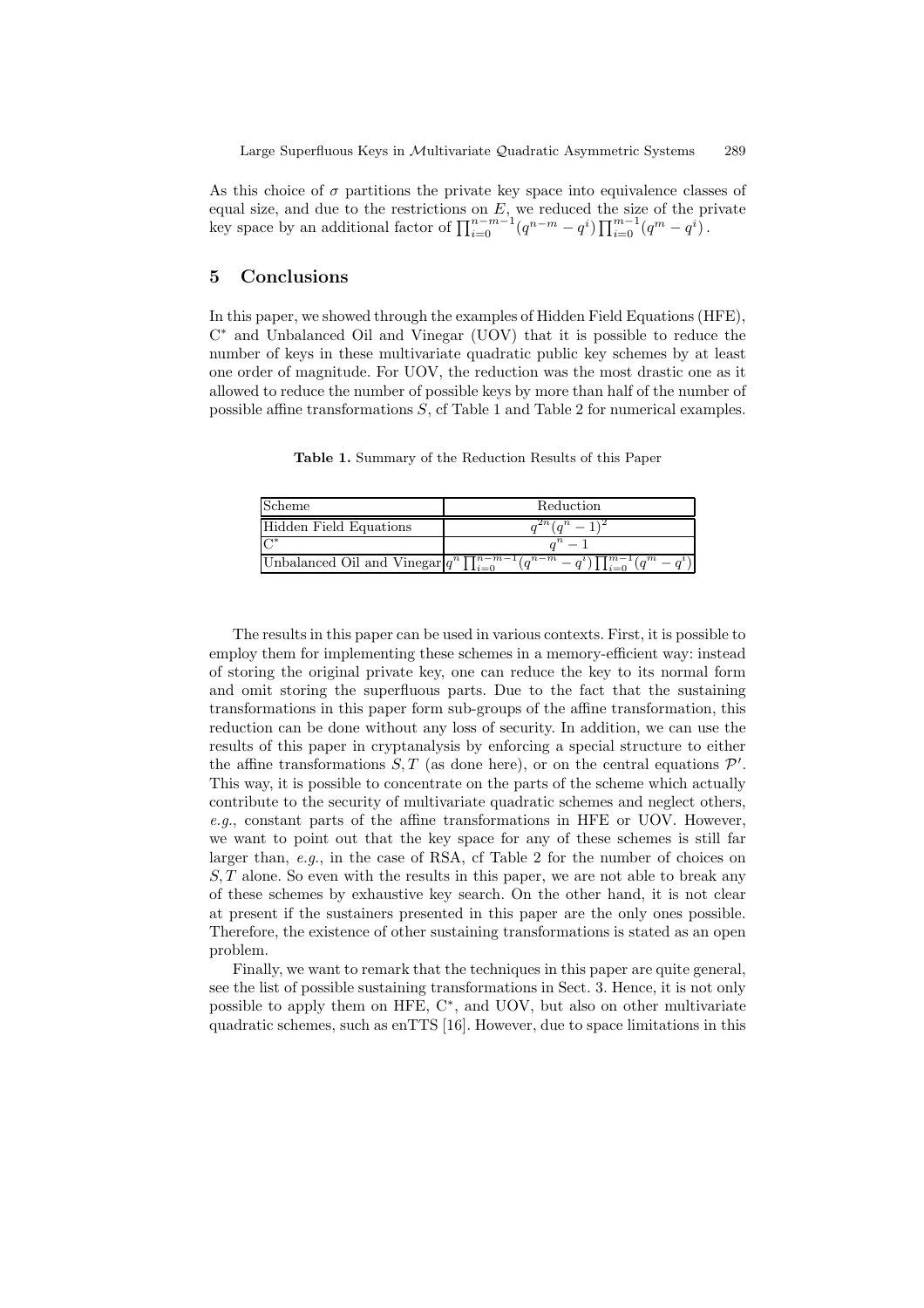|            | Scheme Parameters        | Choices for $S, T$ Reduction |                        |
|------------|--------------------------|------------------------------|------------------------|
|            |                          | (in log <sub>2</sub> )       | (in log <sub>2</sub> ) |
| <b>HFE</b> | $q=2, n=107$             | 22.894                       | 428                    |
| $C^*$      | $q = 128, n = 67$        | 62.846                       | 469                    |
| <b>UOV</b> | $q = 2, m = 64, n = 192$ | 36,862                       | 20,668                 |
|            | $q = 2, m = 64, n = 256$ | 65,534                       | 41.212                 |

Table 2. Numerical Examples for the Reduction Results of this Paper

paper, we needed to make a choice and decided to concentrate on HFE, C<sup>\*</sup>, and UOV.

## Acknowledgments

This work was supported in part by the Concerted Research Action (GOA) Mefisto-2000/06 of the Flemish Government.

Moreover, we want to thank An Braeken for helpful remarks and Micheal Quisquater for fruitful discussions (COSIC, KU Leuven, Belgium).

## References

- 1. Alex Biryukov, Christophe De Cannière, An Braeken, and Bart Preneel. A toolbox for cryptanalysis: Linear and affine equivalence algorithms. In Advances in Cryp $tology - EUROCRYPT 2003$ , Lecture Notes in Computer Science, pages 33-50. Eli Biham, editor, Springer, 2003.
- 2. Nicolas Courtois, Louis Goubin, and Jacques Patarin. Quartz: Primitive specification (second revised version), October 2001. https://www.cosic.esat.kuleuven.ac.be/nessie/workshop/submissions/quartz v21-b . zip, 18 pages.
- 3. Nicolas Courtois, Louis Goubin, and Jacques Patarin.  $SFlash^{v3}$ , a fast asymmetric signature scheme – Revised Specificatoin of SFlash, version 3.0, October  $17<sup>th</sup>$ 2003. ePrint Report 2003/211, http://eprint.iacr.org/, 14 pages.
- 4. Michael R. Garay and David S. Johnson. Computers and Intractability  $-A$  Guide to the Theory of NP-Completeness. W.H. Freeman and Company, 1979. ISBN 0- 7167-1044-7 or 0-7167-1045-5.
- 5. W. Geiselmann, R. Steinwandt, and Th. Beth. Attacking the affine parts of SFlash. In Cryptography and Coding - 8th IMA International Conference, volume 2260 of Lecture Notes in Computer Science, pages 355–359. B. Honary, editor, Springer, 2001.
- 6. Aviad Kipnis, Jacques Patarin, and Louis Goubin. Unbalanced oil and vinegar signature schemes. In Advances in Cryptology  $-$  EUROCRYPT 1999, volume 1592 of Lecture Notes in Computer Science, pages 206–222. Jacques Stern, editor, Springer, 1999.
- 7. Aviad Kipnis and Adi Shamir. Cryptanalysis of the HFE public key cryptosystem. In Advances in Cryptology — CRYPTO 1999, volume 1666 of Lecture Notes in Computer Science, pages 19–30. Michael